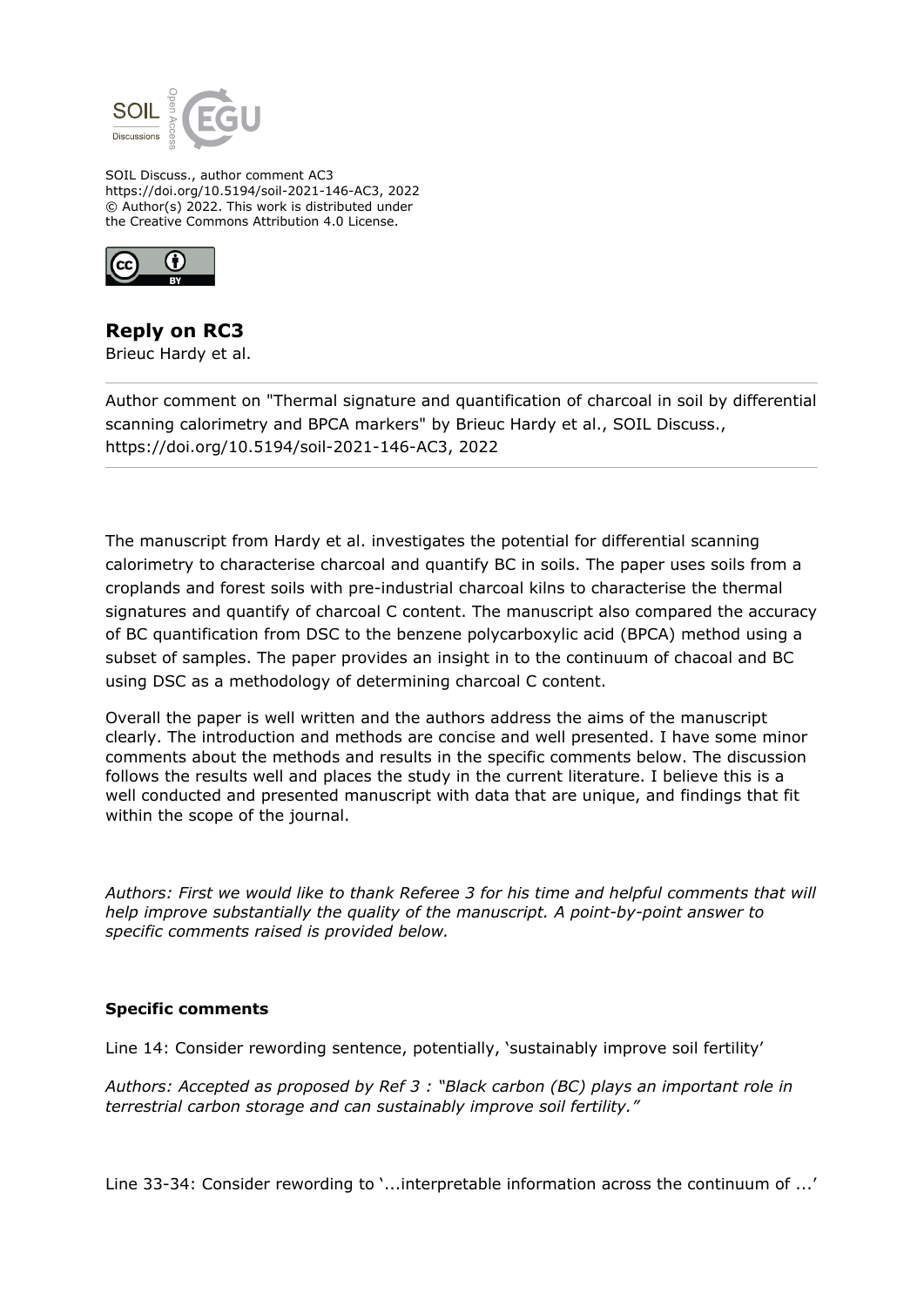*Authors: Accepted in the formulation proposed by Ref 3*

Line 101: For the soils collected in Belgium, what was the depth of topsoil sample?

*Authors: for cropland soil the depth of sampling was 0-25 cm; in forest, soils were sampled by soil horizons (Hardy et al., 2016) so the depth of sampling was not constant. Organo-mineral (A) (sub-)horizons are considered here. The depth of the A horizon was generally about 0-10 cm for reference soils but generally much deeper (up to 50 cm deep) for CKS soils.*

*We propose to complete the sentence: "Two series of organo-mineral topsoil samples of kiln and adjacent reference soils from forest (sampled by (sub-)horizons, N=38; described by Hardy et al., 2016) and cropland (0-25 cm depth; N=34; described by Hardy et al., 2017a) were analyzed."*

Line 167: Can you explain the selection of charcoal concentrations in more detail?

*Authors: Proposed reformulation : "…, we mathematically simulated soil-charcoal mixtures (n = 18) over a representative range of charcoal-C concentrations (from 5 to 90 % of TOC) based on the DSC pattern …"*

Line 173 change 'previously' to 'prior'

*Authors: Accepted and already suggested by Ref1*

Figure 4: Caption refers to soils from Wallonia and German, which is confusing because in the methods they are labelled as either German or Belgium soils. Suggest changing Wallonia to Belgium in the caption.

*Authors: Accepted. The text will be harmonized accordingly, "Belgium" will be preferred to "Wallonia".*

Figure 6: figure has the R2 value but no line fitted or coefficients listed?

*Authors: The coefficient is a correlation coefficient (r=0.935), the corresponding determination coefficient would be (R²=0.874). As a correlation coefficient refers to a linear relationship by nature an extra line would be somehow redundant. The correlation coefficient was preferred here to the use of a R² because there is no intention of calibrating a regression line here, in contrast to e.g. Figure 7.*

Figure 7: Too many significant figures

*Authors: We guess too many significant digits? Will be harmonized between all figures and limited to two or three in the revised version depending on the recommendations of the*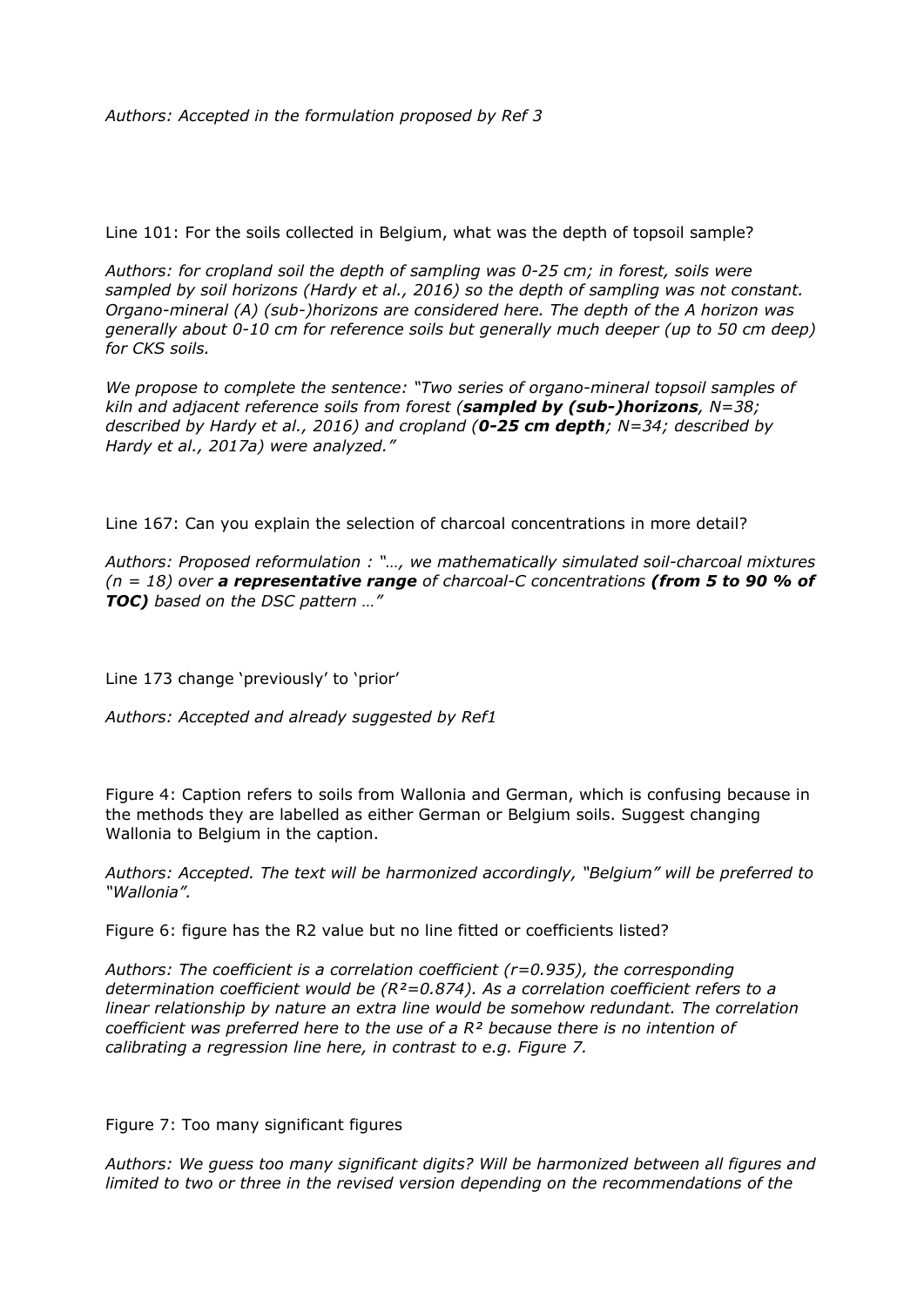*Journal*

Figure 7: caption doesn't explain 7a or 7b explicitly

*Authors: Thank you for this. Here is a proposition of revision of Figure caption : "Figure 7. Charcoal-C content estimated by DSC against BPCA-C content in the soils from Germany, expressed as a fraction of TOC content (a) or in absolute terms (b)"*

Line 208: august to "August"

*Authors: will be revised accordingly*

Line 212: any statistical tests to measure these differences

*Authors: Unfortunately, as we refer to only one single "fresh" charcoal produced by the mound kiln method, the application of a statistical test is impossible*

Line 222: keep the naming of R2 consistent

*Authors: We suggest to keep the use of correlation coefficient when the aim is to study the linear character of a relationship between two variables, whereas the use of the determination coefficient is useful when a regression line is necessary (e.g. on Figure 7 a) and b) where the slope of the relationship is critical for method comparison)*

Line 226: change 'more than twice smaller than' to 'less than half of'

*Authors: Accepted in the proposed formulation*

Line 230: "c. five"?

*Authors: we propose to reformulate the sentence, according to comments of Ref1 and 3:*

- *Former sentence: "the content charcoal-C estimated by BPCA-C differs by a factor of c. five as compared to the amount estimated by DSC"*
- *changed to "total BPCA-C content underestimated the amount of charcoal-C predicted by DSC by a factor of around 5"*

Line 235: consider changing 'mineral background' to 'mineralogy'

*Authors: Accepted*

Line 242: consider changing "to get rid of" to reduce, remove, minimise.

*Authors: "remove" will be preferred (cf Ref 1 who also suggested a change)*